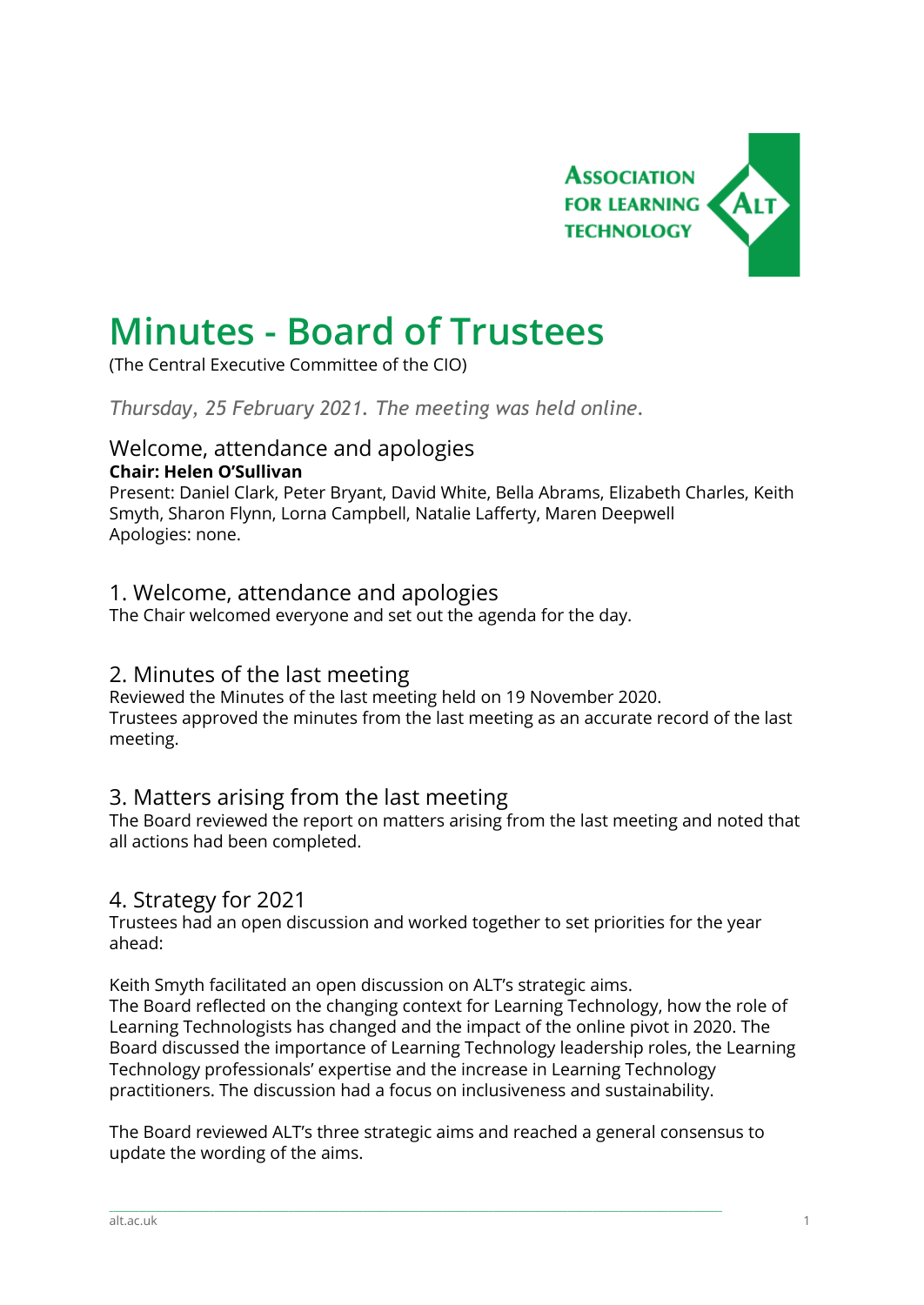Elizabeth Charles then led a review of 'what we do', reviewing our current range of activities, reflecting on how they have changed over the past year, what their purpose is and how they might develop going forward. The Board also reviewed how activities contributed to generating income for ALT.

Trustees discussed different approaches to engagement online, blended and in person for Members across a range of activities including events and groups. We identified a clear need to resource communications to ensure more nuanced communication to members engaging with Learning Technology in different ways.

David White facilitated a discussion setting strategic priorities for 2021, drawing on the previous two tasks. The Board reflected on the importance of the impact of Learning Technology on learners and how this is articulated in the strategy.

Action: Board to agree updated wording for ALT's overall strategic aims, to be included in the updated strategic plan. This will be prepared by the Chief Executive and informed by today's discussion including rolling priorities for the next 6-18 months and long term aims.

## 5. Chief Executive's Report

**Report section**

Maren Deepwell presented her Chief Executive's Report, and the Board welcomed this overall. Particular recommendations were discussed as follows:

| Governance                 | <b>Charity Governance Code updated</b><br>The updated Code for Small Charities and the related<br>diagnostic tool has been included in ALT's Governance<br>Information Folder.<br>Recommendation: Trustees agreed to undertake a<br>reflective review of ALT's governance using the<br>diagnostic tool during this year.                                                                                                                                                                                        |
|----------------------------|-----------------------------------------------------------------------------------------------------------------------------------------------------------------------------------------------------------------------------------------------------------------------------------------------------------------------------------------------------------------------------------------------------------------------------------------------------------------------------------------------------------------|
|                            | <b>Senior Staff transition responsibilities</b><br>The Chair, Vice-Chair, President and Treasurer together<br>with me have reviewed a list of areas of responsibility for<br>which senior staff shared responsibility. With the<br>transition happening this year, we have reviewed and<br>considered how to mitigate the risk of having only a<br>single member of senior staff. We have assigned each<br>area to: a member of staff, a member of support staff<br>(i.e. HR Advisor for example) or a Trustee. |
|                            | Recommendation: Trusteed noted and approved the<br>updated list of responsibilities for implementation.                                                                                                                                                                                                                                                                                                                                                                                                         |
| <b>Risk and Operations</b> | The risk register for 2021 has been updated and<br>reviewed. Elements of the separate risk registers for<br>Brexit and COVID-19 have now been incorporated into<br>the overall register. The highest risks we are currently                                                                                                                                                                                                                                                                                     |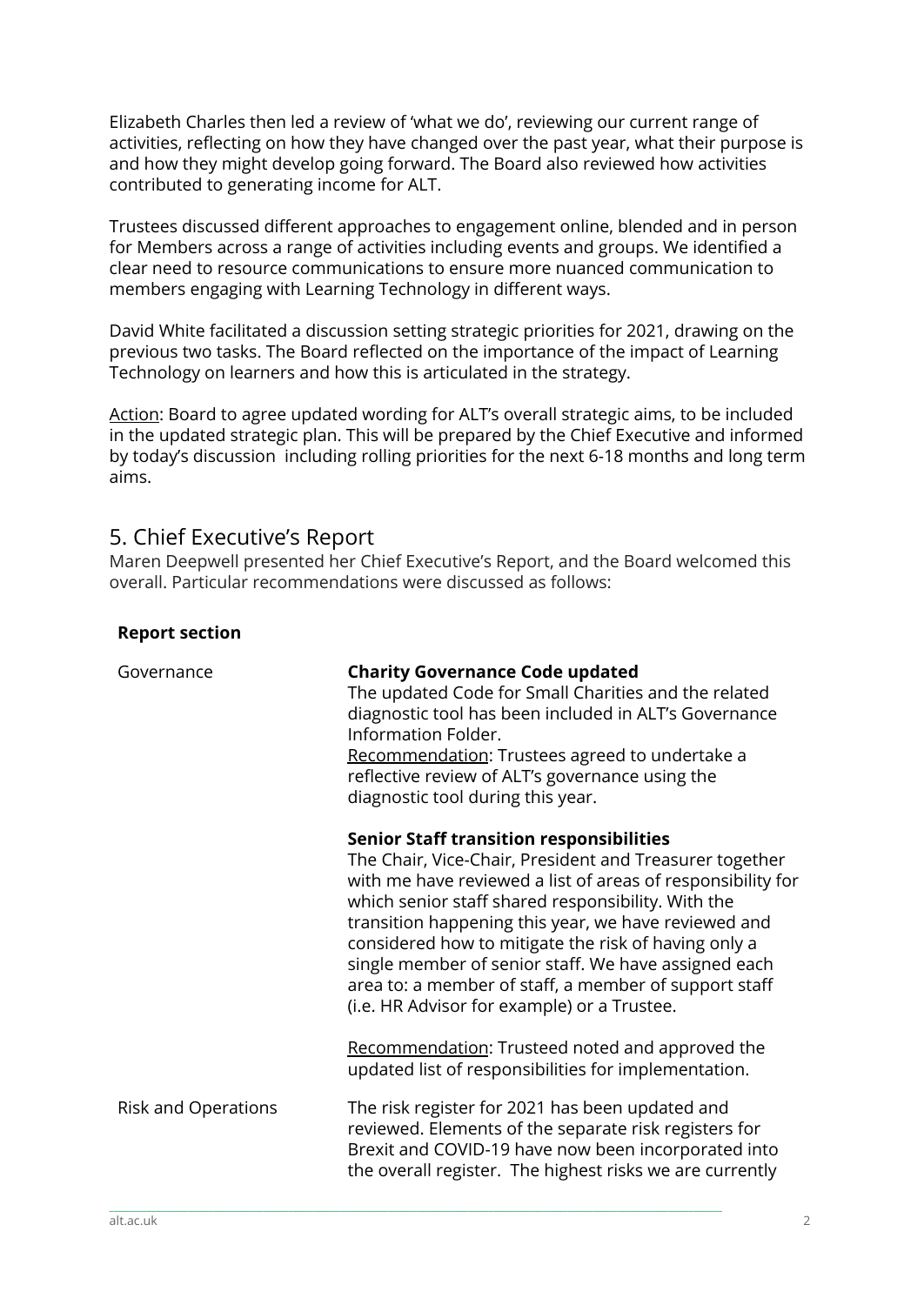|                   | managing is the continued drop in income. Whilst the<br>actions we have already taken have helped mitigate the<br>risk, given the ongoing impact of the pandemic, we need<br>to continue to work hard to manage these risks and the<br>financial report sets this out in more detail.                                                                                       |
|-------------------|-----------------------------------------------------------------------------------------------------------------------------------------------------------------------------------------------------------------------------------------------------------------------------------------------------------------------------------------------------------------------------|
|                   | Recommendation: Trustees reviewed and approved risk<br>management and register.                                                                                                                                                                                                                                                                                             |
| Membership        | <b>Annual Survey</b><br>This year's annual survey analysis is now complete and<br>we are ready to publish the analysis as usual. I'd like to<br>take a different approach to publishing the survey this<br>year as it now runs to 60+ pages. So in addition to the<br>complete open dataset we usually publish, we are going<br>to publish three separate, shorter reports: |
|                   | • Special COVID findings from the survey,<br>highlighting wellbeing, investment and change in<br>the membership;<br>About our members and what it means to be a<br>Learning Technologist;<br>Trends in Learning Technology, including some<br>comparisons with previous years for the trends in<br>technology and practice.                                                 |
|                   | The Board has early access to these findings which will<br>be shared first with Members and then published<br>publicly.                                                                                                                                                                                                                                                     |
|                   | Recommendation: Trustees approved the Survey reports<br>for publication.                                                                                                                                                                                                                                                                                                    |
| Research & Policy | Research in Learning Technology - Chair: Peter<br><b>Bryant</b><br>We are sad to formally note the passing of Professor<br>Lesley Diack, Editor-in-Chief. See<br>https://www.alt.ac.uk/news/all_news/professor-lesley-dia<br>ck                                                                                                                                             |
|                   | Interim Editor-in-Chief<br>As the recruitment cycle for new editors will not start<br>again until later in the year, we propose for Michael<br>Flavin to act as interim Editor-in-Chief for this year.                                                                                                                                                                      |
|                   | Michael has been in post for a number of years and also<br>acted as a judge for the research project award, thus he<br>has a lot of experience of both the journal and its<br>governance.                                                                                                                                                                                   |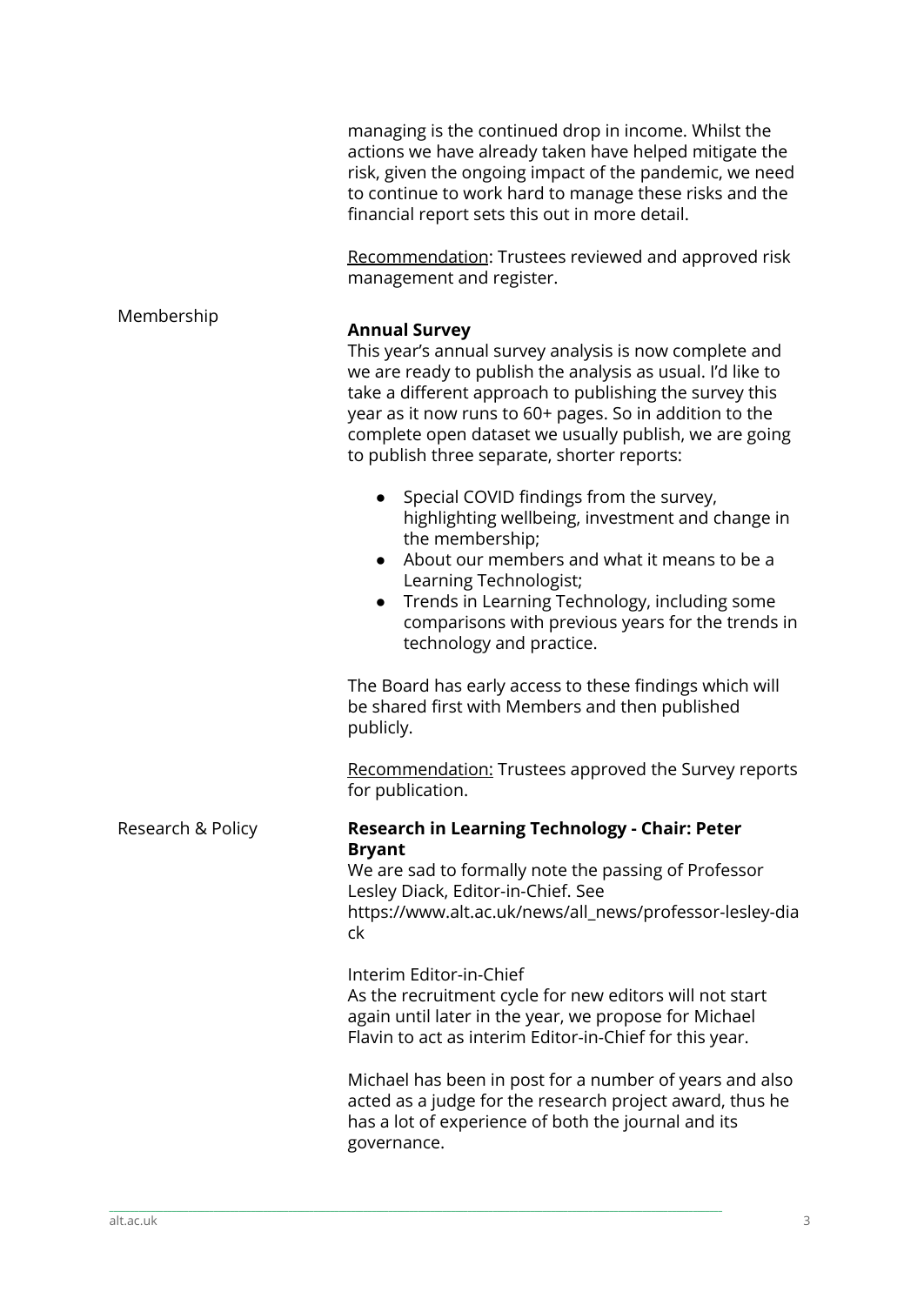Michael will also deputise for Peter Bryant as Vice-Chair of the Editorial Board as needed.

Recommendation: The Board approved Michael Flavin as the interim Editor-in-Chief of the journal.

# 6. Financial Report

This report covered the fourth quarter of the financial year ending 31 January 2021 and set out the financial strategy for the new financial year. Daniel Clark presented the report and the Board then:

- Reviewed the Outturn Report Q4 and Preliminary Outturn Report of Financial Year 2020/21;
- Noted update on reserves;
- Approved the plan for Independent Examination 2020/21;
- Approved the Financial Strategy for 2021/22.

Overall the Board welcomed the financial update that ALT's financial position has stabilised and that the outturn was as projected 6 months earlier which is a good sign in these turbulent times.

# 7. Membership and CMALT Report (from D Baff)

This report covered the last six months and the Board noted it overall. Specifically the Board noted the following points:

- Positive overall membership numbers for the financial year ending 31 Jan 2021
- No changes to individual membership fees for 2021
- Update on CMALT

Action: Trustees then reviewed and approved proposed fee increase and increase freeze in relation to organisational membership fees for 2021.

# 8. Events Report (from E-J Brazier)

This report covered the period between October 2020 and May 2021 which includes the delivery of the ALT Online Winter Conference (15 & 16 December 2020) and looks forward to the OERxDomains21 (21-22 April 2021) and ALT Annual Conference (date tbc). Trustees noted the report overall, and specifically the following points:

- Online Winter Conference positive feedback
- Preparations for OERxDomains21 are underway and on track
- Preparations for ALTs Annual Conference 2021 are underway
- ALTs new series of CMALT Accelerator workshops are underway and on track
- ALT has collaborated with London CLC to deliver a half day CPD event 24 February

\_\_\_\_\_\_\_\_\_\_\_\_\_\_\_\_\_\_\_\_\_\_\_\_\_\_\_\_\_\_\_\_\_\_\_\_\_\_\_\_\_\_\_\_\_\_\_\_\_\_\_\_\_\_\_\_\_\_\_\_\_\_\_\_\_\_\_\_\_\_\_\_\_\_\_\_\_\_\_\_\_\_\_\_\_\_\_\_\_\_\_\_\_\_\_\_\_\_\_\_\_\_\_\_\_\_\_\_\_\_\_\_\_\_\_\_\_\_\_\_\_\_\_\_\_\_\_\_\_\_\_\_\_\_\_\_\_\_\_\_\_\_\_\_\_\_\_

Action: Trustees then discussed the update on next year's events and agreed to review decisions about resuming in person events in July, after the AGM.